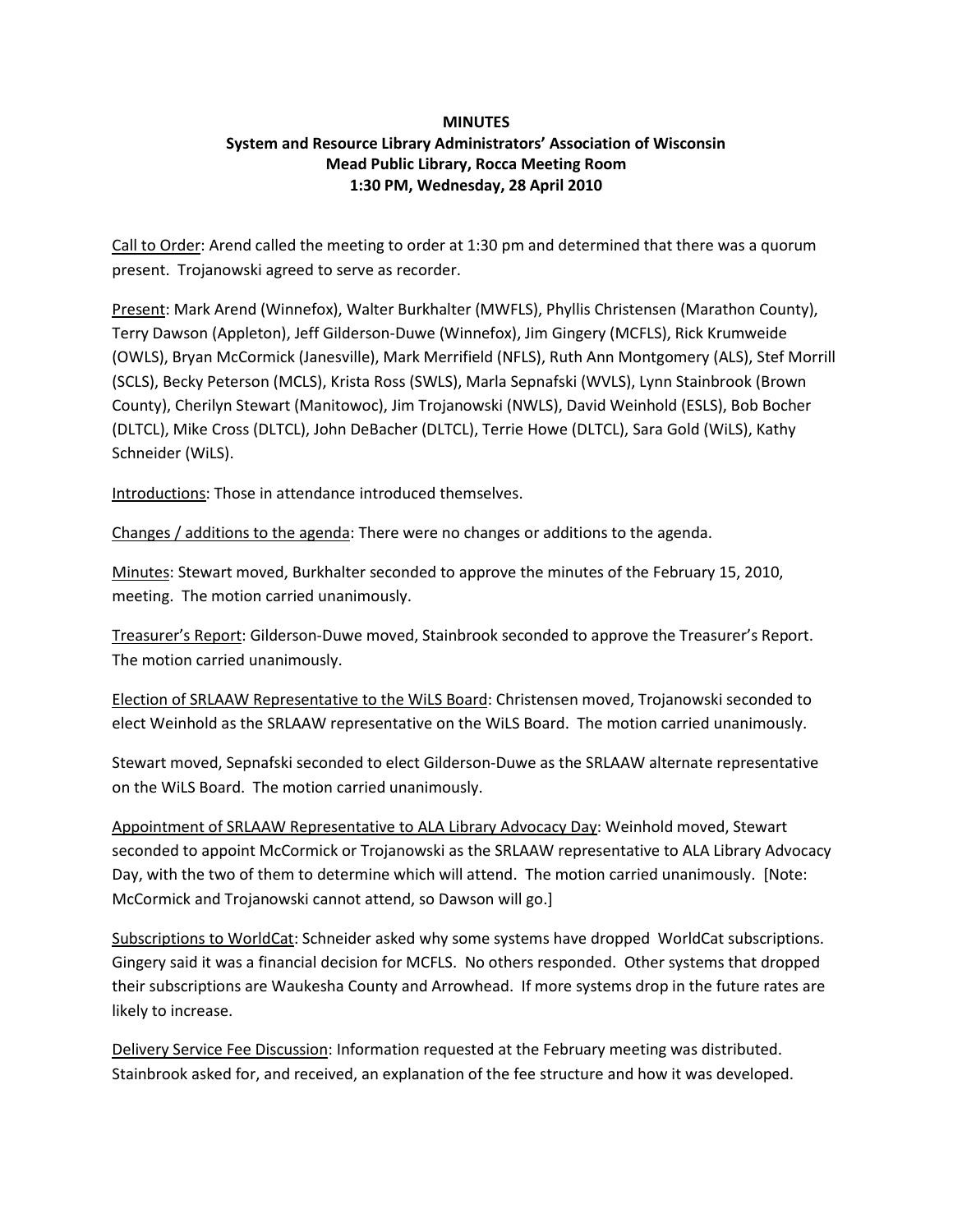Weinhold reminded the group that it is SRLAAW, not the Delivery Service Committee, that decides the formula for systems.

Maintenance of Effort Discussion: Gilderson-Duwe asked which libraries have MOE problems in 2010.

Menominee County will be about \$5,000 short, but it appears the library will be back in compliance in 2011. The calculation is complicated by the fact that the library is on a October-September fiscal year.

Milwaukee is significantly out of compliance in 2010 and it is uncertain whether the library will return to compliance in 2011. It is unlikely the library will reach compliance this year.

Sheboygan managed to reach compliance as did the joint library in Random Lake.

Krumweide does not foresee problems in OWLS in 2010, but he believes there will be some in 2011.

Cross explained that the response to MOE problems is resolved on a case-by-case basis.

Reading histories on a shared ILS: Burkhalter said there are concerns within the shared ILS serving his system that reading histories are available to staff and volunteers at all libraries and he asked how other ILSs work and whether other consortia are concerned about this. Some ILSs do not permit staff to see the reading histories through the OPAC and that resolves the problem. Many consortia require patrons to 'opt-in' to have their histories saved.

E-books and the same services requirement: Cross outlined the problem and asked how SRLAAW would like DLTCL to address it. One proposal is to more broadly define e-books as databases, thus exempting them from the same services requirement. There was discussion about the desirability of this from the viewpoint of open access. Another option is to rewrite the statute; if this is done, there was support for writing the statute broadly enough to allow for other technologies that may develop in the future. There was also discussion of how this issue affects reimbursements under Acts 150 and 420, the growing grey area in attempting to define what is and what is not a database, the fairness of asking counties to pay reimbursements based upon the cost of a service that is not available to non-residents, and how national data collection standards are affected by electronic resources.

WiLS reports: Schneider briefly discussed the most recent OCLC report.

WiLS is exploring the possibility of a Midwest delivery system that could include Wisconsin, Iowa, Illinois, Michigan, and Indiana (delivery already exists between Minnesota and Wisconsin). Schneider asked SRLAAW members to consider their interest in this service, recognizing that there would be a cost for it.

Schneider asked SRLAAW members to complete the WiLS survey they received.

Gold mentioned the Files on Demand trial and discussed Altarama.

WiLS is involved in strategic planning and asked for volunteers to comment on the draft plan.

DLTCL reports: System technology plans must be updated by July 1, 2010.